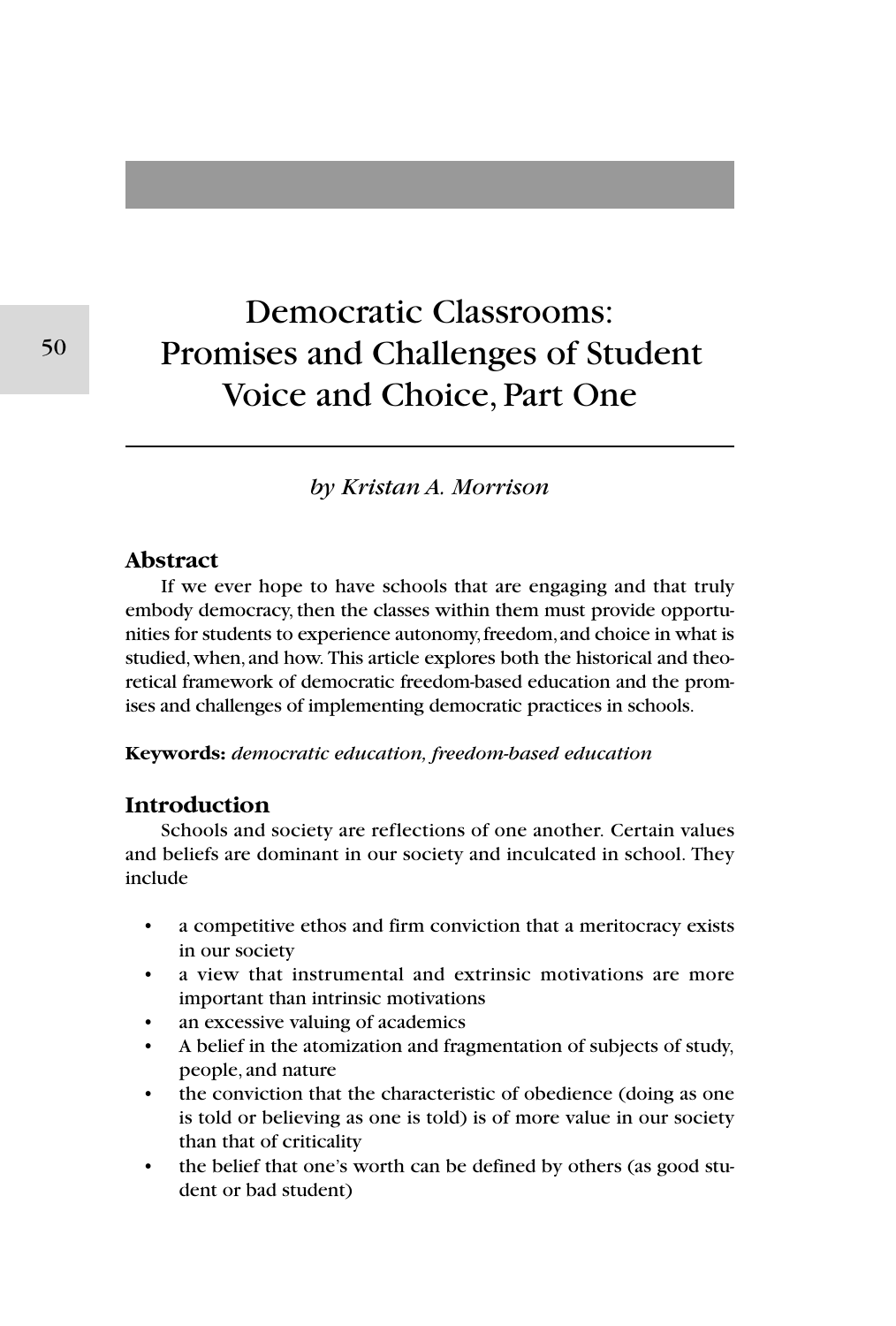Once students become adults, they perpetuate those same dominant values in both society and school.

This cycle is complicated, however, because beyond those dominant values, schools are "terrains of struggle" (Giroux 1988), places where contradictory values and ideals compete for prominence.

Critical educational theorists, who include John Dewey and morecontemporary authors such as Henry Giroux, Paulo Freire, Peter McLaren, bell hooks, David Purpel, and Maxine Greene, argue that certain moral, political, and intellectual ideals should take precedence over others in schools. They assert that our schools should emphasize commitment to a democratic system in which each citizen's autonomy and dignity are honored in an open, just, respectful, and pluralistic community, a community that values and encourages a critical approach in the intellectual search for truth and meaning in each individual's life (Purpel 1989).

The community these theorists seek is a delicately balanced synthesis between the individual (thesis) and a collection of individuals (antithesis). In other words, an individual's autonomy is delimited by others' rights to dignity, respect, safety, and the search for truth and meaning to everyone's lives; if person A decides to do something that somehow infringes on person B's rights, then person A is prohibited from taking that action and encouraged to find actions that can both express his or her autonomy and honor the rights of others.

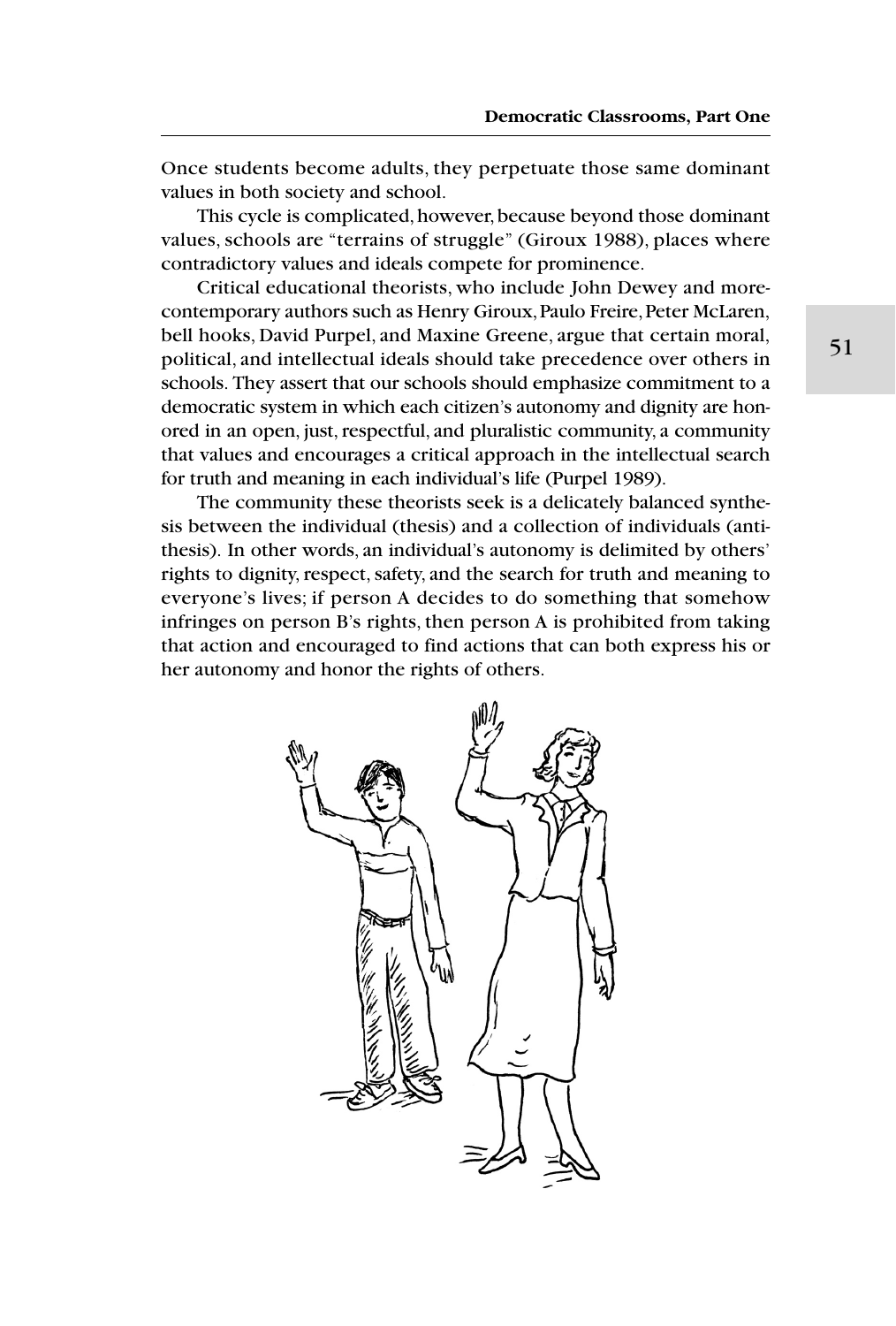Many of us know from experience that our society's schools often fall far short of fostering the development of people who value diversity, who are both autonomous yet cognizant of others' needs and rights, and who are open-minded yet equipped with critical-thinking skills to analyze contradictory ideas. Instead, many of our schools foster the development of very different sorts of individuals.

Does that indicate that the critical educational theorists are wrong? No, it just means that they and like-minded educators must struggle to actualize their ideals in schools. One way to do that, I would argue, is to institute more democratic and freedom-based practices within our educational system. This article explores the historical and theoretical framework of such practices, and then goes on to detail their promises and challenges.

# **Definitions and Historical/Theoretical Framework**

The term "democratic education" as used in this article is linked with and synonymous with the term "freedom-based education," for just as democracy as a political system is grounded in individual freedoms, democracy as an educational system is also grounded in freedoms. The linkage between the two terms is supported by the self-descriptions of most freedom-based schools in the United States (e.g., "free schools," Sudbury Valley-modeled schools, "unschooling" families, etc.), which also identify themselves as sites of democratic education.

In democratic and freedom-based education, students are free to decide what they study, and how, and when they study it. This form of schooling has a number of historical antecedents, outlined by Bennis (2006). He argues that one genesis of this model of education is the form of learning found in most pre-industrial societies. In these societies (past and present), children are actively engaged in the life of a given society; they learn skills and knowledge by means of imitation, apprenticeship, modeling, and conversation rather than in any formal school setting. Freedom-based education is also rooted in the Western philosophical tradition of the ancient Greeks, in the Romantic thinkers (e.g., Rousseau and Froebel), in the libertarian-anarchist tradition, in the transcendentalist movement of nineteenth-century America, and in the twentieth-century free-school movement (e.g., Summerhill School, led by A. S. Neill, and the many U.S. free schools that cropped up during the countercultural revolution of the 1960s and 1970s) (pp. 23–32).

Democratic and freedom-based education is grounded in the premise that people are naturally curious and have an innate desire to learn and grow. If left un-fettered, un-coerced, and un-manipulated (e.g., by conventional educational practices that often diminish those innate characteristics), people will pursue their interests vigorously and with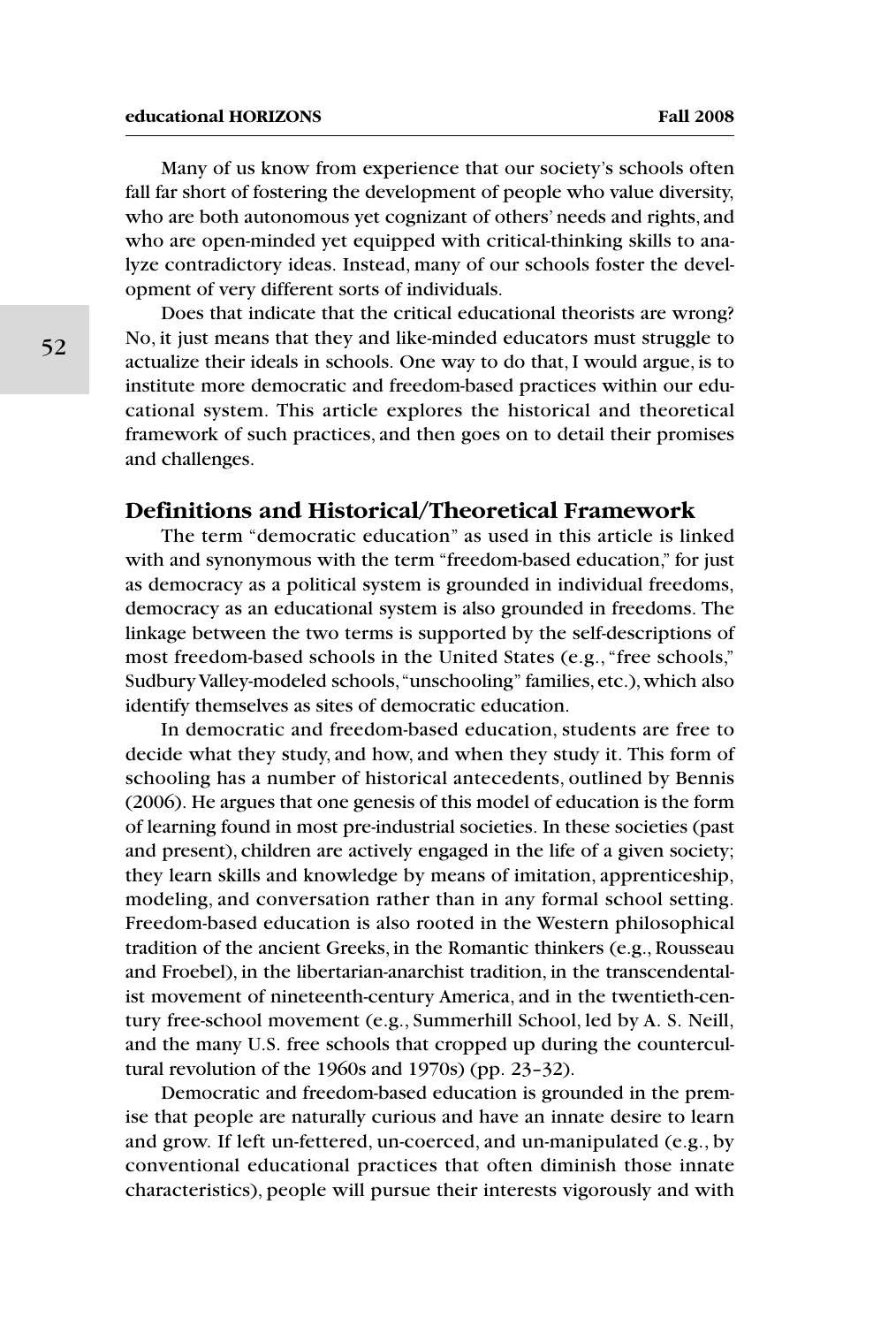gusto, and thus learn and make meaning on their own and in concert with others. Individuals honored and respected in this process become socialized to honor and respect the dignity and autonomy of others (Dennison 1969; Hern 1996; Holt 1972, 1989; Illich 1971; Llewellyn 1997; Mercogliano 1998; Neill and Lamb 1992).

Although most contemporary freedom-based education is found in the form of private schools or the home-schooling version, "unschooling" (Morrison 2007b), American public schools could shift more closely to this model by adopting more-democratic practices and organizational structures (Reitzug 2003). Thus, enacting democratic practices within conventional, more-authoritarian and -bureaucratic schools could serve as a steppingstone toward adopting the model of democratic and freedom-based education more fully.

Democratic education can take multiple forms, ranging from the micro level of within-class democracy to the more-ideal macro level of whole-school democracy, and within each level, a number of different democratic practices can be enacted. For example, at the micro level, a teacher can utilize discussion; offer students test and assignment choices that attend to their unique learning preferences; allow students "protest rights" (Shor 1996); practice contract grading (Shor 1996) or self-grading; allow students to call the teacher by first name; and ask students to co-construct the course (have a voice in course content, grading, rubric creation, etc.). At the macro, whole-school level, schools can allow students to construct their entire curricula. (See Morrison 2007a, which examines the Albany Free School, a school where pre-K through eighthgrade students choose what, how, and when they study subjects, or see Goddard College for university-level self-development of curricula.)

# **Promises of Democratic Education**

Proponents of democratic and freedom-based education argue that with autonomy and choice, people experience a much-different, muchbetter form of education than that offered by the conventional, hierarchical, more-coercive education system present in most public schools.

First, they argue that a democratic education promises much more meaningful learning. If people have choice and freedom to study what interests them, then they become more deeply engaged in, and thus less alienated from, their learning. More engagement leads to better retention and better critical reflection and analysis. For example, Watson wrote in *Summerhill: For and Against* (1970) that "pupils given freedom to decide what they will do, when, and how develop increasing independence, stronger interests, and better quality of work" (p. 177).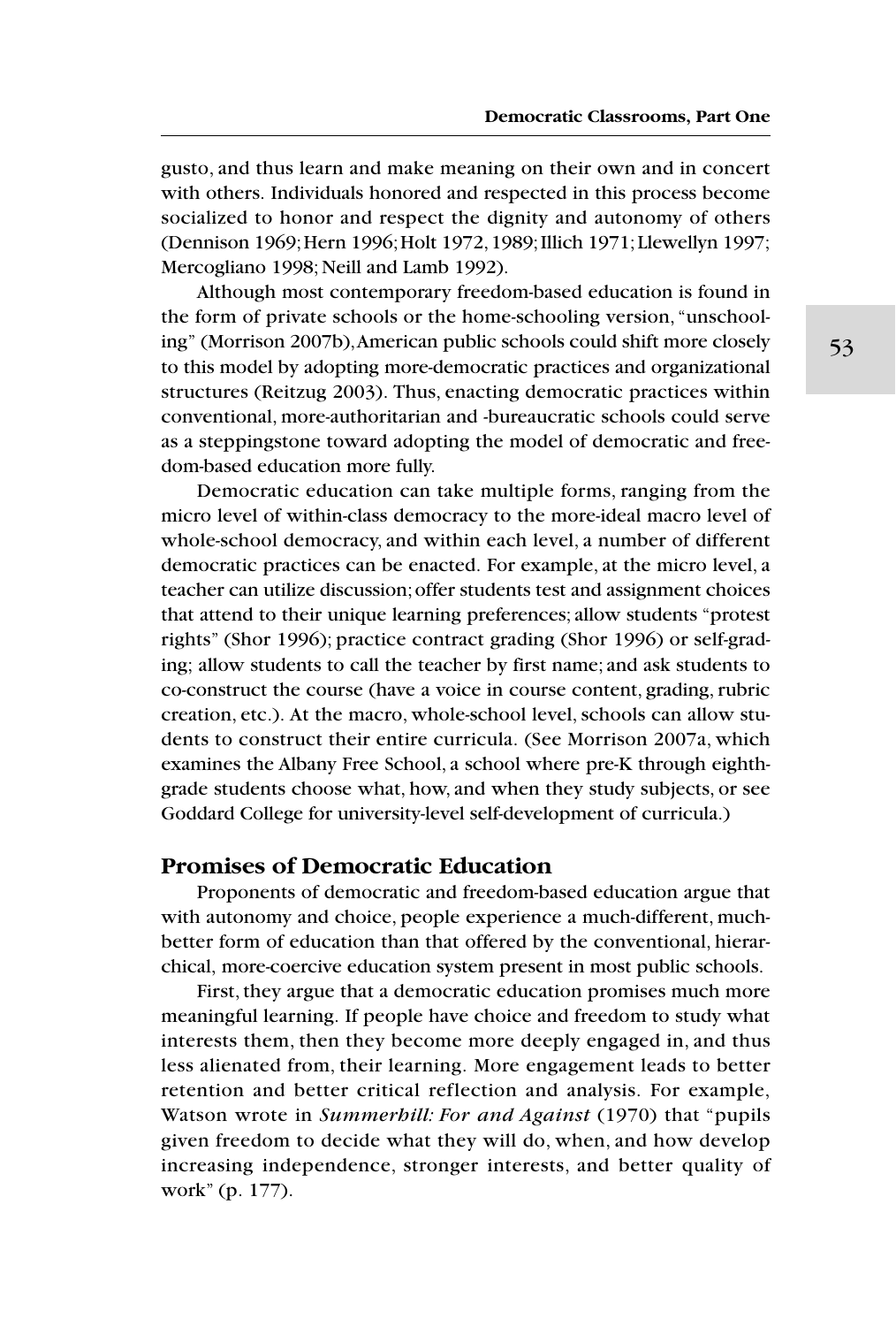#### **educational HORIZONS Fall 2008**

Gatto, in *Dumbing Us Down: The Hidden Curriculum of Compulsory Schools* (1992), echoes that argument, stating that our conventional education system infantilizes students by constantly compelling them and that this compulsion "guarantees that they will do [work] poorly, with a bad will, or indifferently" (p. 93). Democratic education, conversely, has no infantilizing effect; instead, it places great trust in the students, and they, more often than not, rise to the challenge. In the process, students become more mature, self-disciplined, and intrinsically motivated, seeing the value of learning above and beyond its usefulness to getting a "good job" (Bhave 1996; Labaree 1997).

Proponents of democratic education further argue that people who are given freedom and choice will ultimately become better democratic citizens because they have learned how to negotiate with others, to name obstacles, and to know themselves (Bhave 1996; Dewey 1916; Gatto 1992; Goodman 1962; Holt 1972; Holzman 1997; Illich 1971; Morrison 2007a; Shor 1996). That ultimately benefits all of society by developing people who are open to change and to listening to others so that all consider themselves vital to society. As Shor argued in *When Students Have Power* (1996): "Power-sharing . . . creates the desire and imagination of change while also creating the experience and skills for it. The critical-democratic class, then, is a context for change that develops the desire and imagination to make change" (p. 176).

## **Challenges of Democratic Education**

Democratic education is, in many ways, antithetical to conventional school practices in our society. Student voice and choice don't fit particularly well into a system characterized by bureaucracy and hierarchical structure (Reitzug 2003). There are three main areas of challenge to instituting democratic practices in classrooms and schools—students, teachers, and the institution as a whole.

#### *Student challenges*

Students educated in conventional schools for the majority of their lives represent one of the biggest challenges to democratic education. Because soliciting student voice and choice in the classroom lies so far outside the educational norm in our society, democratic education practices may be met, initially, by considerable student resistance. Most students are accustomed to being told what to do and to acting passively in the classroom; they are viewed, and may view themselves, as safe-deposit boxes waiting for deposits of knowledge to fill them (Freire 1970). The hidden curriculum trains students to be quiet and docile, to be indifferent to and bored with course content (because they have no say in what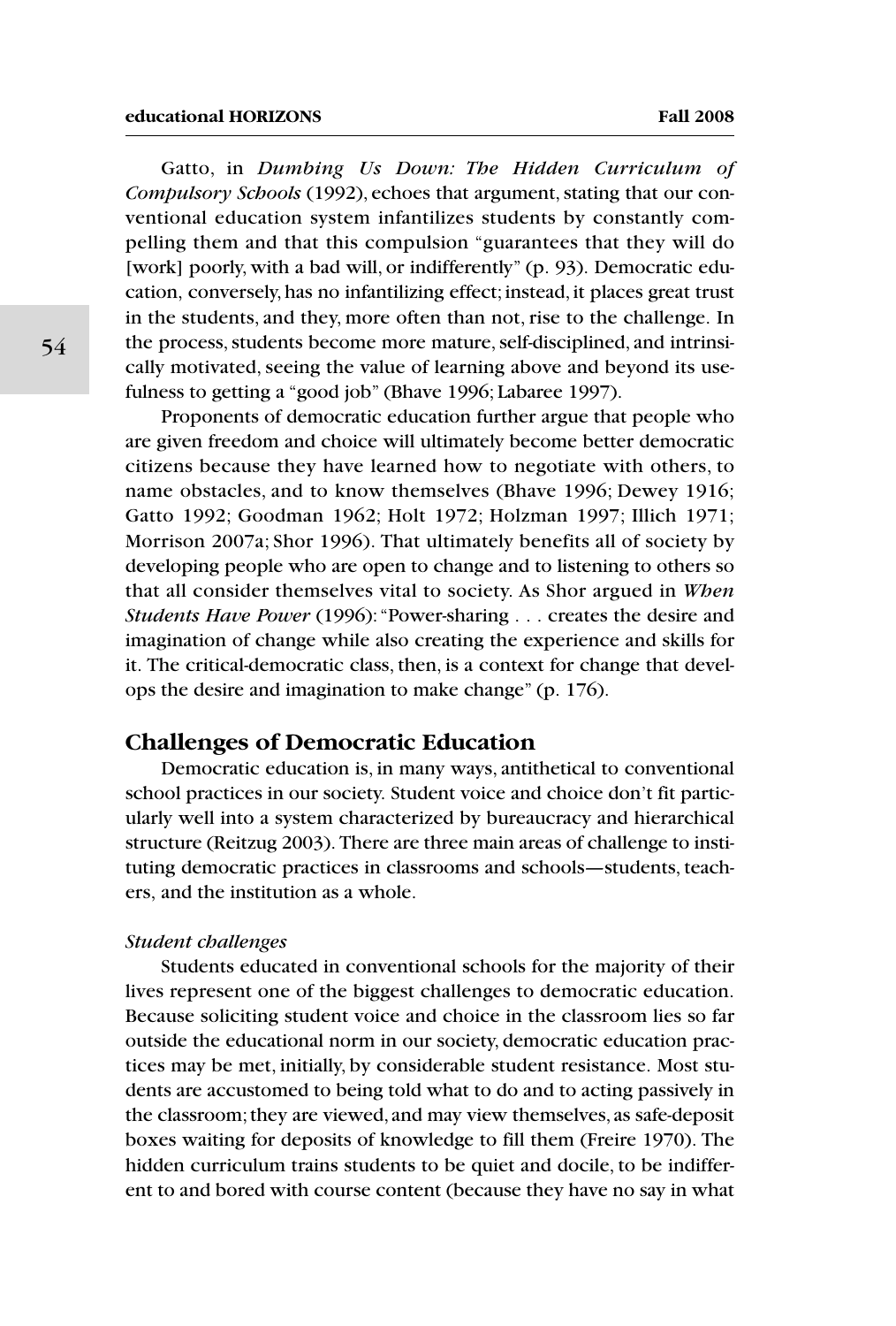it is), and to accept being told what they and their work are worth (Gatto 1992; Giroux 1978; Illich 1971; Vallance 2003).

It should come as no surprise that students who have experienced this training, especially those students who have succeeded in the "game" of schooling, might resist changed rules that ask them to go against all they have been taught. Students who come from conventional education into classrooms or schools employing democratic practices will often feel uncomfortable with or even fearful of jeopardizing the only pattern of life they know (Goodman 1964). They may become "Siberians" (Shor 1996) who gravitate to the periphery of the class, where they sit silent and disconnected from democratic processes. Asked to play a role in content construction (e.g., explain what they are generally interested in studying, or a particular topic), they may be at a loss, for many have never even considered what their own interests might be. Spontaneous initiative, curiosity, and trust in themselves, by and large, may have been drummed out of them; they may have learned to view education as purely instrumental—a means to an end rather than an end in itself (Bhave 1996; Holt 1972; Labaree 1997). Students thus may resent anyone trying to show them differently. This resentment will be connected to a lack of trust and the antagonistic teacher-student relationships that are the norm. Students have been trained to start out viewing most teachers as "the enemy"—people who infringe on their will and their freedoms. To be asked suddenly to change this view is more than many students can handle.

Besides student resistance to democratic education, another challenge that arises is students mistaking positive freedom for negative freedom. Maxine Greene, in *The Dialectic of Freedom* (1988), has defined negative freedom as freedom from constraints. That is the starting point for positive freedom, but positive freedom also encompasses the freedom to work in concert with others to overcome limits. Democratic education is not negative freedom alone; it does not only mean freeing students to do whatever they want. As Dewey wrote in *Experience and Education* (1938): "For freedom from restriction, the negative side, is to be prized only as a means to a freedom which is power: power to frame purposes, to judge wisely; . . . power to select and order means to carry chosen ends into operation" (pp. 63–64). Because conventionally educated students have so little experience of any freedom in school, so little practice with democratic discussion or with assuming authority on their own, they will often mistake democratic, positive freedom practices for negative freedom only. Students may thus see the teacher who asks for democratic input as weak or unprepared, and they may attempt to evade, rather than make, their opportunities (e.g., push for lowered workloads, etc.) (Shor 1996).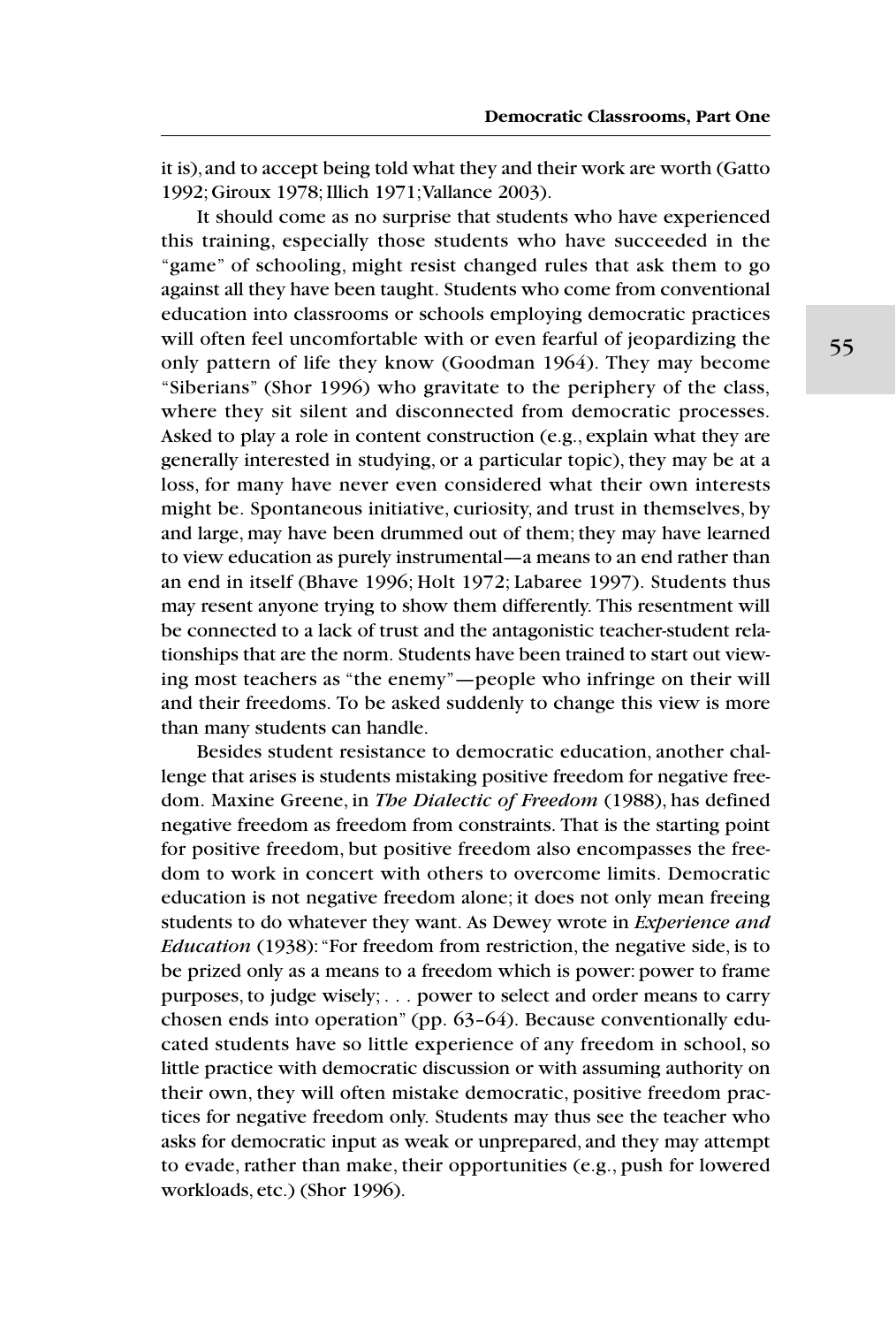#### *Teacher challenges*

Students will not be the only ones who resist changes; teachers will balk as well. Very few teachers have experienced democratic education themselves, so to attempt to institute democratic practices in their classrooms represents a sizable leap into the unknown. Teachers may be fearful of this unknown, fearful that involving students' voices and choices in running a course will produce chaos and an overall lack of learning. Part of this fear stems from lack of trust in students. Teachers have become accustomed to viewing most students as lazy and uninterested, people who must be pushed, prodded, cajoled, and threatened into doing "what's best for them," and thus they fear that students will try to minimize challenges and take the easy way out (Goodman 1962; Gross 1973; Holt 1970, 1972; Rogers 1969; Sheffer 1996; Watson 1970). Another part of this fear of chaos and lack of learning lies in conventional ideas about what learning is. Many teachers, themselves schooled in conventional educational institutions, believe that their role is to fill students with curricular information. They might argue that students, who don't know what they don't know, cannot possibly exercise choice and freedom in curricular content to create real learning.

The idea that knowledge can be stuffed into the individual, as opposed to being constructed and mediated through the individual (Lamm 1972), has led to the conventional educational practices of mandated courses and pre-established syllabi. Teachers are used to coming, and in fact are expected by both students and their administrators to come, to the first class with content ready for delivery to interchangeable students. Teachers may feel that if they arrive without a pre-set syllabus and lesson plans, students and administrators will view them as weak, unprepared, or lacking in authority. The class's disrespect could lead to poor course and teacher evaluations as well as jeopardize their jobs. Besides losing control, teachers might also fear silence and an emptiness if they attempt democratic practices. They might also fear that some students will take over and silence others. Last, inviting student voice and choice might ill prepare students for the "real world," where they will have to learn to bow their wills to others and see their needs go unmet (Guterson 1996).

Conventionally schooled teachers who dare to implement democratic practices must grapple with all these fears. They must be willing to abandon plans and adjust to the process of dialogue; they must learn to listen more than talk, not apply one lesson plan to all sections of the same class, and surrender their authoritarian supports (Shor 1996). They must learn to trust students' innate curiosity, and if this curiosity has been crushed in the past, they must work to bring it back to life. Teachers must take to heart what Rogers wrote in *Freedom to Learn* (1969):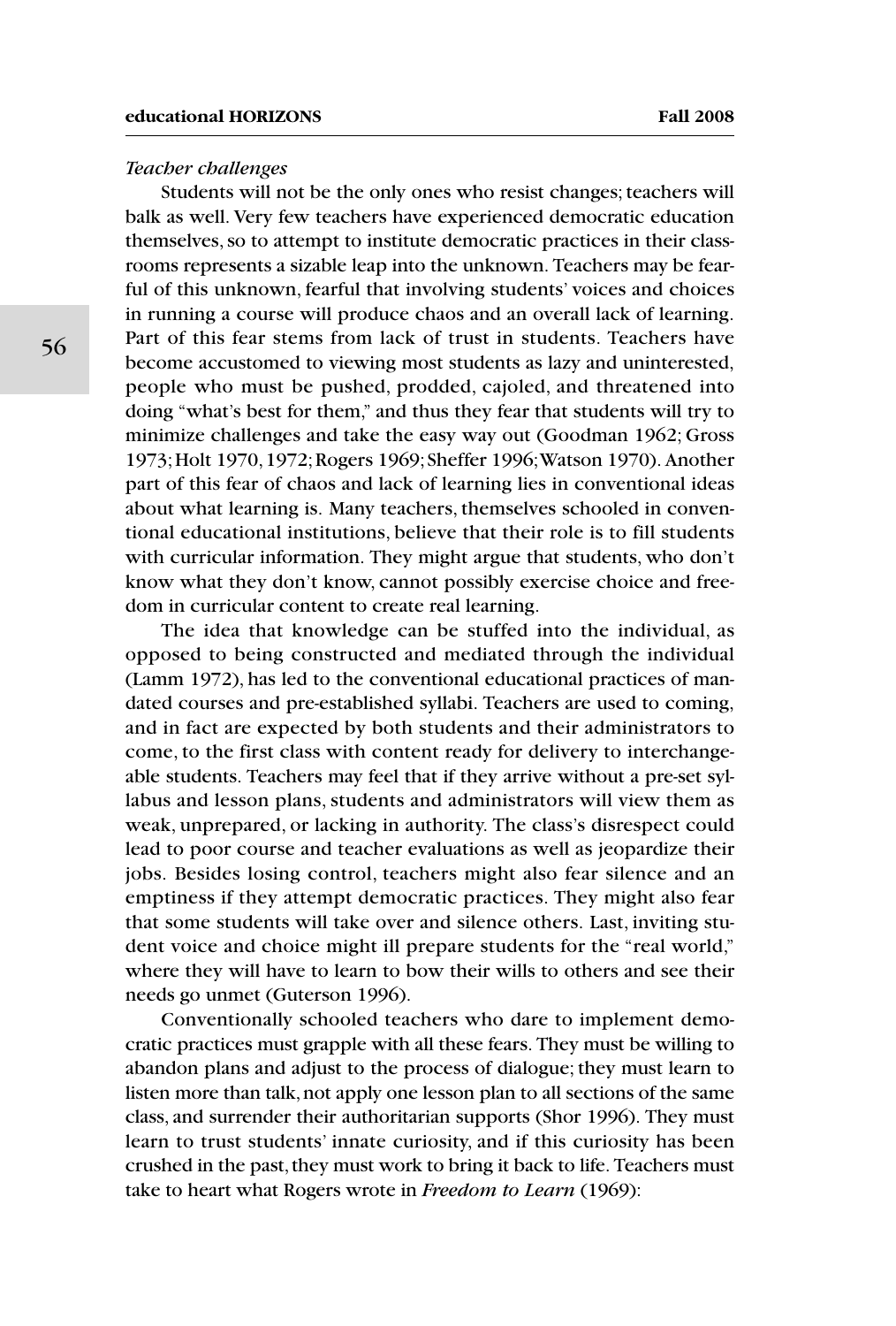If I distrust the human being, then I must cram him with information of my own choosing, lest he go his own mistaken way. But if I trust the capacity of the human individual for developing his own potentiality, then I can provide him with many opportunities and permit him to choose his own way and his own direction in his learning. (p. 114)

And teachers need to recognize that democratic educational practices may well lead students to reject the "real world" of hierarchical authority and to work for more true democracy in the larger economic, political, and social systems. Teachers who attempt more-democratic educational practices thus embrace education for the world that might be rather than for the world that is.

## *Institutional challenges*

The institutional structures of conventional education also represent significant stumbling blocks to enacting more-democratic practices. Unless the entire institution is itself fully democratic, teachers who attempt to bring democracy into heretofore undemocratic spaces will encounter challenges.

The "deep structures" of schools compose one such challenge: those "widely shared assumptions about what schools are for and how they should function" (Tye 1998, paragraph 5). One example of such deep structures is the conventional schools' view that knowledge exists outside and separate from human mediation and construction and that learning equals the transmission of this information from holders of this knowledge (teachers) to empty vessels (students).

This view of knowledge leads to conventional school practices: mandating that all students learn certain subjects; insisting that subjects be fragmented one from the other; and enforcing a certain progression of information that follows an external, discipline-specific logic (e.g., take algebra before geometry). Educational managers who hold this view of knowledge might argue, as mentioned in "Teacher Challenges," above, that students don't know what they don't know, so how could they possibly decide what should be included in a class? The managers also might worry that students who have voice and choice on subject inclusion might choose not to learn what the institution considers vital information.

That concern, a valid one, can be dealt with by establishing institutional structures and practices that allow time to explore the ideas of negative and positive freedom described earlier. Students' resistance to learning certain ideas often stems from feelings of powerlessness rather than from willed ignorance; if educational institutions can set forth rational and personalized arguments for the worth of some topic (beyond stating in a course catalog that the subject will make one liberally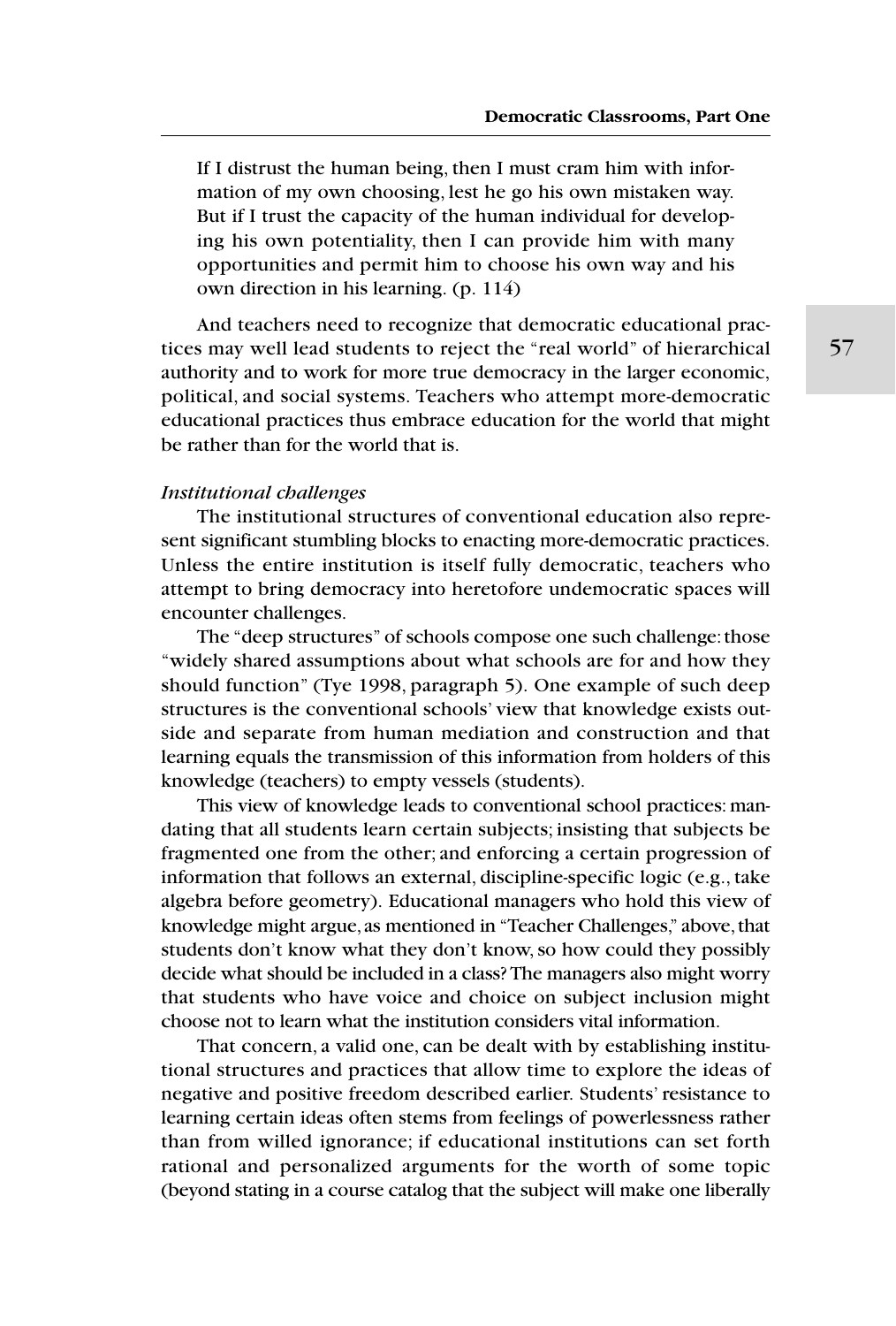educated), students will willingly include that topic in their studies. Certainly this process can become time-consuming, but that is intrinsic to learning democratic habits of mind.

The view of knowledge and learning described above also impacts assumptions about class sizes. If the subject knowledge is simply to be transmitted to students, a high teacher-student ratio is logically efficient. Institutional structures of large classes and mandated, pre-arranged content render attempts to institute democratic practices uncertain. How can a teacher truly get a large number of students' voices and choices heard? Can a teacher stray too far from the mandated content if the teachers around her are working to perpetuate the curricular status quo? Won't a democratic teacher in a required class have a more difficult time breaking through and connecting with the students who resent this limitation of their freedom of choice?

An additional institutional constraint is the conventional system of grading. I have written elsewhere (Morrison 2003a, 2003b) about how grades can deflect students from creating personal meaning and toward simply performing for sought-for ends (e.g., diploma, college acceptance, scholarships, praise, lack of punishment, etc.). This performance orientation complicates the teacher-student relationship: students come to feel less powerful vis-à-vis the teacher and thus act subserviently to earn good grades. Student subservience manifests itself in not questioning or challenging the teacher in any really meaningful way; in essence, students have learned that classroom success often requires that they check their democratic rights at the door. Grading has, perhaps unintentionally, rendered many students voiceless and dependent. (Admittedly, students participate in their own oppression in this regard, but that makes it no less a form of oppression.)

A last major institutional constraint on introducing democratic educational practices to conventional school settings is the use of space and time. The conventional school day is broken into a series of relatively short periods (forty-five to ninety minutes each); school plants are typically divorced from the wider community (separate, often closed, campuses); and there is an extremely high population density. Such use of space and time is inimical to democracy, in which decisions, discussions, and building trust take time (longer than a semester or academic year, or longer than a single class period); connections to and involvement in community activities and spaces are highly valued; and the ability and space necessary to move about freely, and group and regroup, are needed.

# **Conclusion**

Critical educational theorists believe that democratic values—the search for truth and personal meaning, justice, equality, and respect for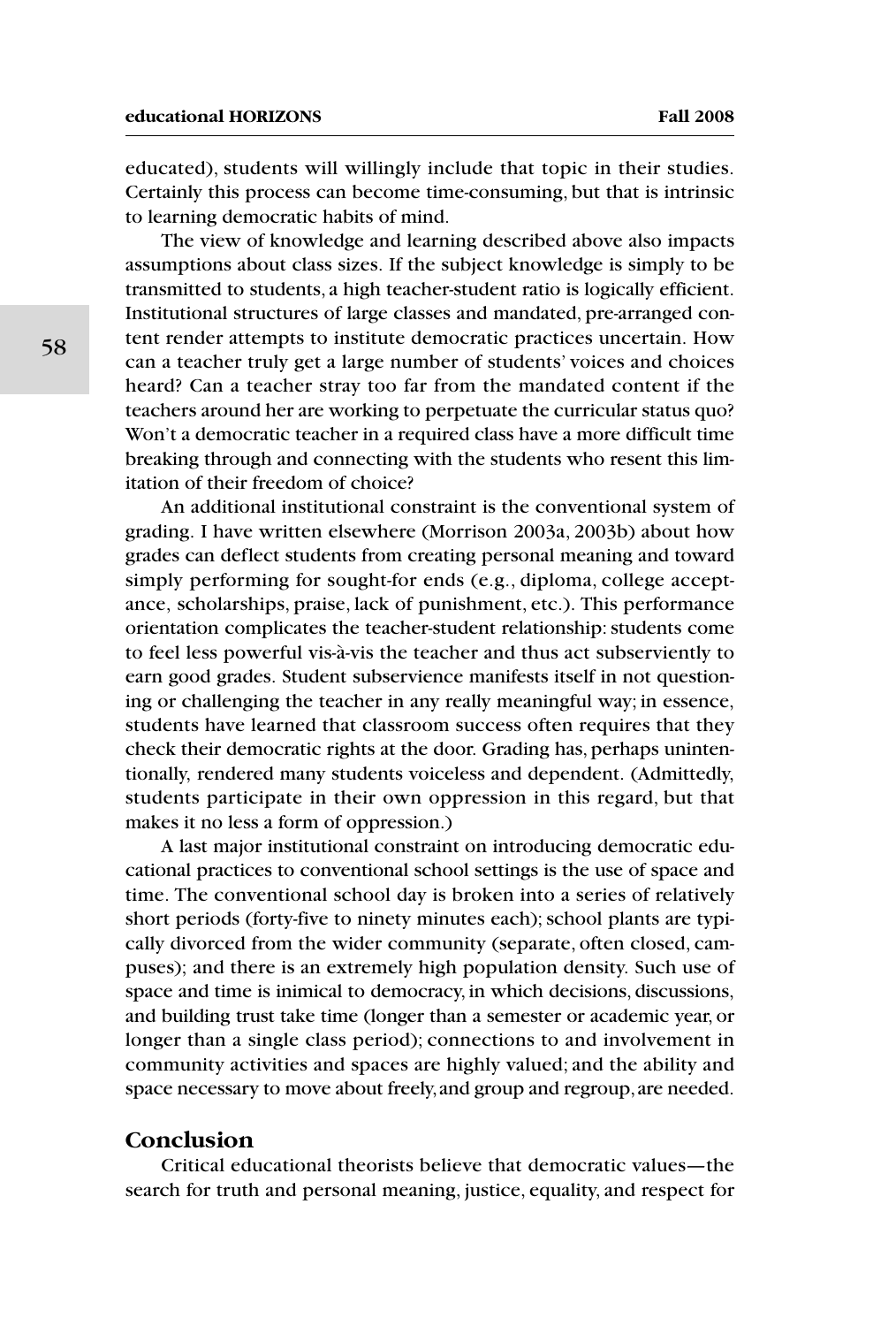the thoughts and humanity of others—will rarely result from schools in which students never have an opportunity to practice democratic habits of mind. Thus, these theorists support including democratic practices in school wherever possible. Clearly, though, there are significant roadblocks to instituting such practices, especially the more deeply these practices infiltrate the organizational structures of schools.

Some might argue that our schools were never meant to create democratic citizens because our society is not now and never truly will be a democracy; the undemocratic characteristics of our conventional schools exist by design. Although such cynicism may be warranted, given what we know about how power is used and abused in our society, critical educational theorists would counter that it is our "ontological vocation" (Freire 1970) to struggle for seemingly far-off ideals. Although we might lack a true democracy now, one will never be attained unless people work for it both inside and outside our educational institutions.

# **References**

- Bennis, D. M. 2006. "De-Mystifying Freedom-based Education." Master's thesis, Vermont College of Union Institute & University.
- Bhave, V. 1996. "The Intimate and the Ultimate." In *Deschooling Our Lives,* ed. M. Hern, 16–22*.* Gabriola Island, B.C.: New Society Publishers.
- Dennison, G. 1969. *The Lives of Children: The Story of the First Street School*. New York: Random House.
- Dewey, J. 1916. *Democracy and Education*. New York: Macmillan Company.
- ————.1938. *Experience and Education*. New York: Collier Macmillan Publishers.
- Freire*,* P. 1970. *The Pedagogy of the Oppressed.* New York: Herder and Herder.
- Gatto, J. T. 1992. *Dumbing Us Down: The Hidden Curriculum of Compulsory Schooling.* Gabriola Island, B.C.: New Society Publishers.
- Giroux, H. 1978. "Developing Educational Programs and Overcoming the Hidden Curriculum." Clearing House 52(4): 148–151.
	- ————.1988. *Teachers as Intellectuals: Toward a Critical Pedagogy of Learning*. Westport, Conn.: Bergin and Garvey.
- Goodman, P. 1962. *The Community of Scholars*. New York: Vintage Books. ————.1964. *Compulsory Miseducation*. New York: Vintage Books.
- Greene, M. 1988. *The Dialectic of Freedom.* New York: Teachers College Press.
- Gross, R. 1973. "After Deschooling, Free Learning." In *After Deschooling, What?* ed. I. Illich, 148–160. New York: Harper and Row.
- Guterson, D. 1996. "Family Matters: Why Home Schooling Makes Sense." In *Deschooling Our Lives,* ed. M. Hern, 16–22.
- Hern, M., ed. 1996. *Deschooling Our Lives.* Gabriola Island, B.C.: New Society Publishers.
- Holt, J. 1970. In *Summerhill: For and Against,* ed. H. Hart. New York: Hart Publishing Co..
	- ————.1972. *Freedom and Beyond.* New York: E.P. Dutton and Co.
	- ————.1989. *Learning All the Time.* New York: Addison-Wesley Publishing.